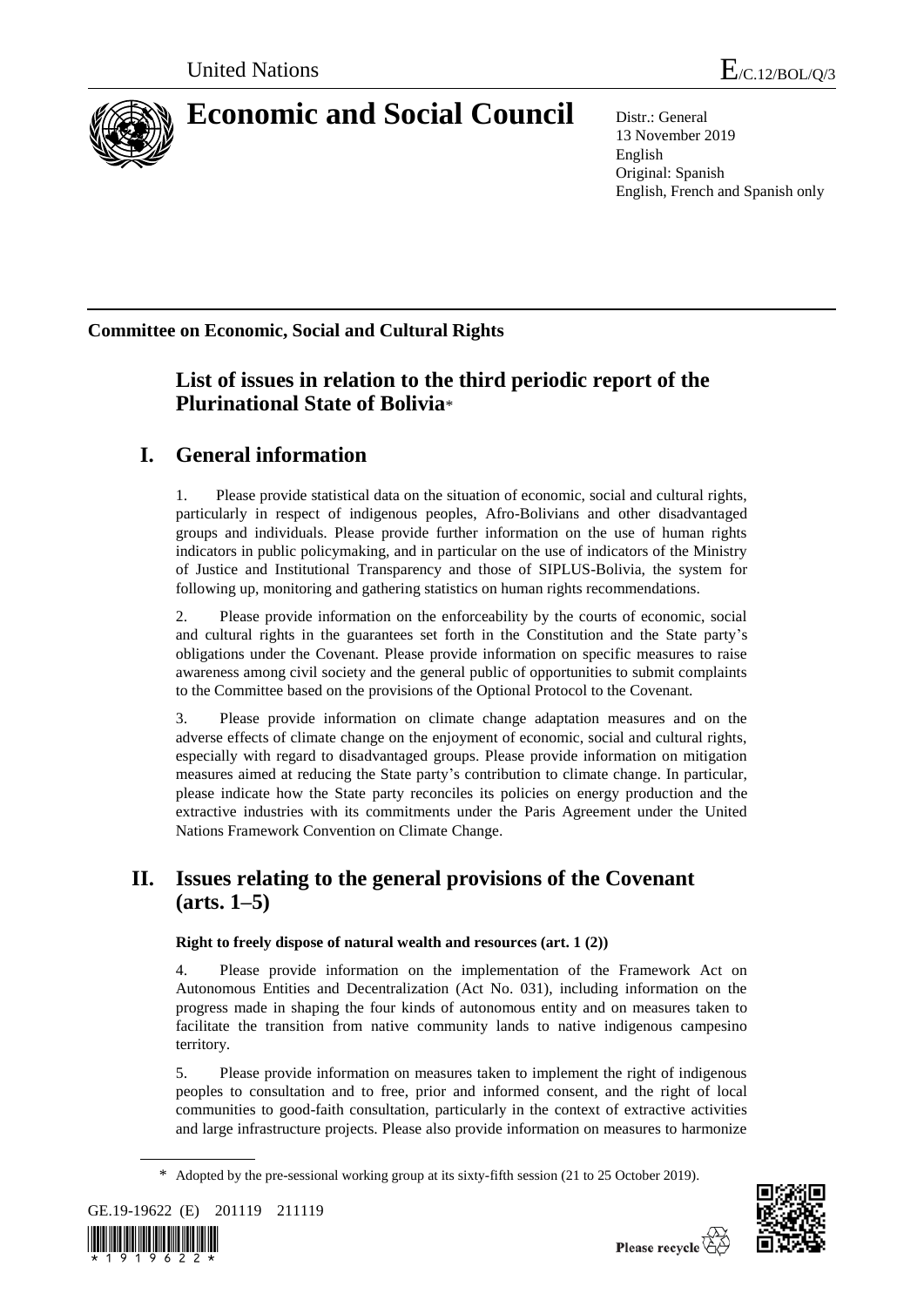the regulations on extractive activities and the right to consultation and to free, prior and informed consent.

6. Please provide information on measures taken to guarantee the rights of indigenous peoples to territory in the face of extractive activities. Please provide information on the implementation of Act No. 450 on the protection of highly vulnerable indigenous nations and peoples, in particular as regards its effectiveness in respect of indigenous peoples in voluntary isolation and uncontacted peoples.

#### **Obligation of the State party to take steps to the maximum of its available resources (art. 2 (1))**

7. Please provide information on trends over the past 10 years in:

The percentage of persons below the poverty line, and the levels of inequality, defined as the ratio of the total income of the richest decile of the population to the total income of the poorest 40 per cent of the population;

(b) The proportion of public revenue that is generated through taxes;

(c) The rates of tax levied on corporate profits and personal incomes, the value added tax rate (exclusive of value added tax on luxury items, tobacco, alcohol, sugary drinks and snacks, and gasoline), and the percentage of total revenue that is generated from personal income taxes collected from the richest decile of the population;

(d) Public expenditure as a percentage of gross domestic product and, within total public expenditure, the proportion of the State budget that is allocated to social spending (social security, food, water and sanitation, housing, health, and education);

(e) Inflation-adjusted absolute levels of social spending.

#### **Non-discrimination (art. 2 (2))**

8. Please provide information, including statistical data, on the implementation and impact of Act No. 045 on racism and all forms of discrimination, the Multisectoral Plan to Combat Racism and All Forms of Discrimination (2016–2020) and the National Committee against Racism and All Forms of Discrimination, including data on the financial resources provided for their implementation over the past decade.

9. Please provide information on the impact of the Gender Identity Act (Act No. 807) and on the measures taken to guarantee all the rights enshrined in the Covenant to lesbian, gay, bisexual, transgender and intersex persons.

10. Please provide information on measures taken to ensure that refugees and asylum seekers enjoy economic, social and cultural rights, including access to employment, humanitarian assistance and social services. Please provide information on special measures to identify, prevent and respond to sexual and gender-based violence affecting refugees and asylum seekers.

#### **Equal rights of men and women (art. 3)**

11. Please provide information on the results of the Multisectoral Plan to Eliminate Patriarchalism and Promote the Right of Women to Live Well, including information on the financial resources allocated to it since its adoption in 2017.

## **III. Issues relating to the specific provisions of the Covenant (arts. 6–15)**

### **Right to work (art. 6)**

12. Please provide information on measures to expedite the transition from the informal to the formal economy and to ensure equal access to the formal labour market for disadvantaged groups and persons. Please also provide information on measures to protect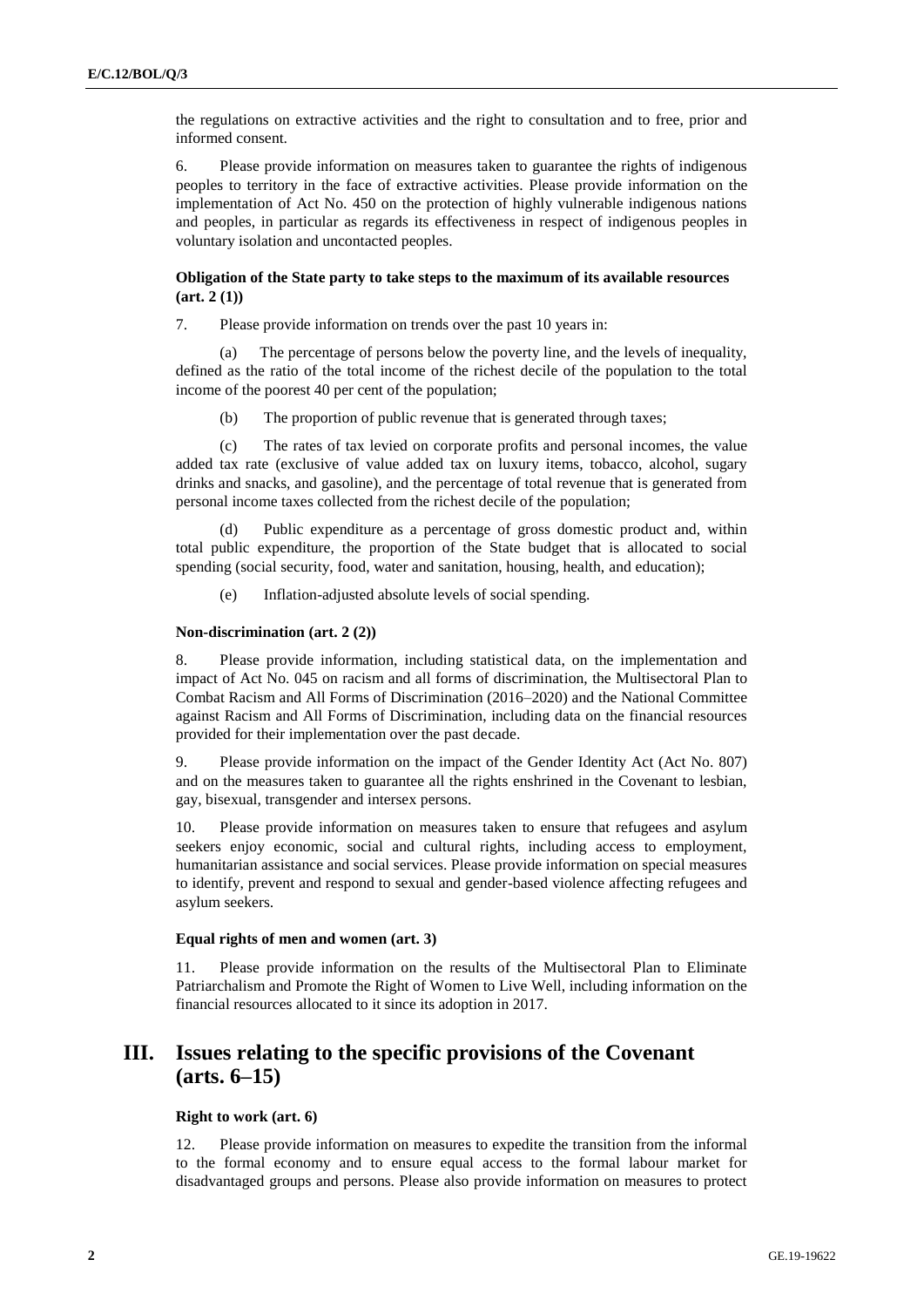women and girls in domestic work and to ensure that the 4 per cent quota of employees with disabilities is met in the public and private sectors.

#### **Right to just and favourable conditions of work (art. 7)**

13. Please provide statistical information on child labour and forced labour in the State party. Please also provide information on specific measures to eliminate forced labour, particularly in the agricultural and mining sectors, including information on the prosecution of all cases of forced labour and servitude.

#### **Right to social security (art. 9)**

14. Please provide updated information, including disaggregated statistical data, on social security coverage, as well as information on measures taken to achieve universal social security coverage, including for female domestic workers, and the impact of such measures.

#### **Protection of the family and children (art. 10)**

15. Please provide information, including statistical data, on the impact of the Comprehensive Act to Guarantee Women a Life Free from Violence (Act No. 348). Please also provide information on measures to prevent femicide and ensure access to justice in such cases, including the establishment of special courts to hear cases of violence against women.

16. Please provide information, including statistical data, on the impact of measures taken to eradicate violence against children, including information on resources allocated over the past decade. Please provide information on measures taken to guarantee the protection of the children of families living in extreme poverty and of children and adolescents orphaned as a result of femicide.

#### **Right to an adequate standard of living (art. 11)**

17. Please provide information on the impact of measures taken to combat poverty and extreme poverty on women and disadvantaged groups and individuals, including indigenous peoples, Afro-Bolivians and persons with disabilities.

18. Please provide information on measures taken to prevent and recover from disasters in view of the increasing number of droughts and floods, as well as on measures taken to prevent and contain forest fires. Please provide information on short-, medium- and longterm reforestation measures. Please also provide information on protection and assistance measures to ensure that the affected communities enjoy the rights enshrined in the Covenant.

19. Please provide information on the impact of the Multi-Year Housing Deficit Reduction Plan (2016–2020), including data on the most disadvantaged groups. Please provide information on measures taken to prevent forced evictions, in particular through the implementation of Act No. 247.

20. Please provide information, including statistical data disaggregated by the most disadvantaged groups and individuals, on the impact of the Multisectoral Zero Malnutrition Programme (2016–2020) and on measures taken to preserve collective ownership of native seeds.

21. Please provide information on the impact of extractive activities on the environment, as well as on the rights to water and food. Provide information on the extent of agricultural activities and the use of agrochemicals and genetically modified foods, and their impact on deforestation and the destruction of ecosystems. Please also provide information on measures taken to ensure the effective implementation of the Regional Agreement on Access to Information, Public Participation and Justice in Environmental Matters in Latin America and the Caribbean (the Escazú Agreement).